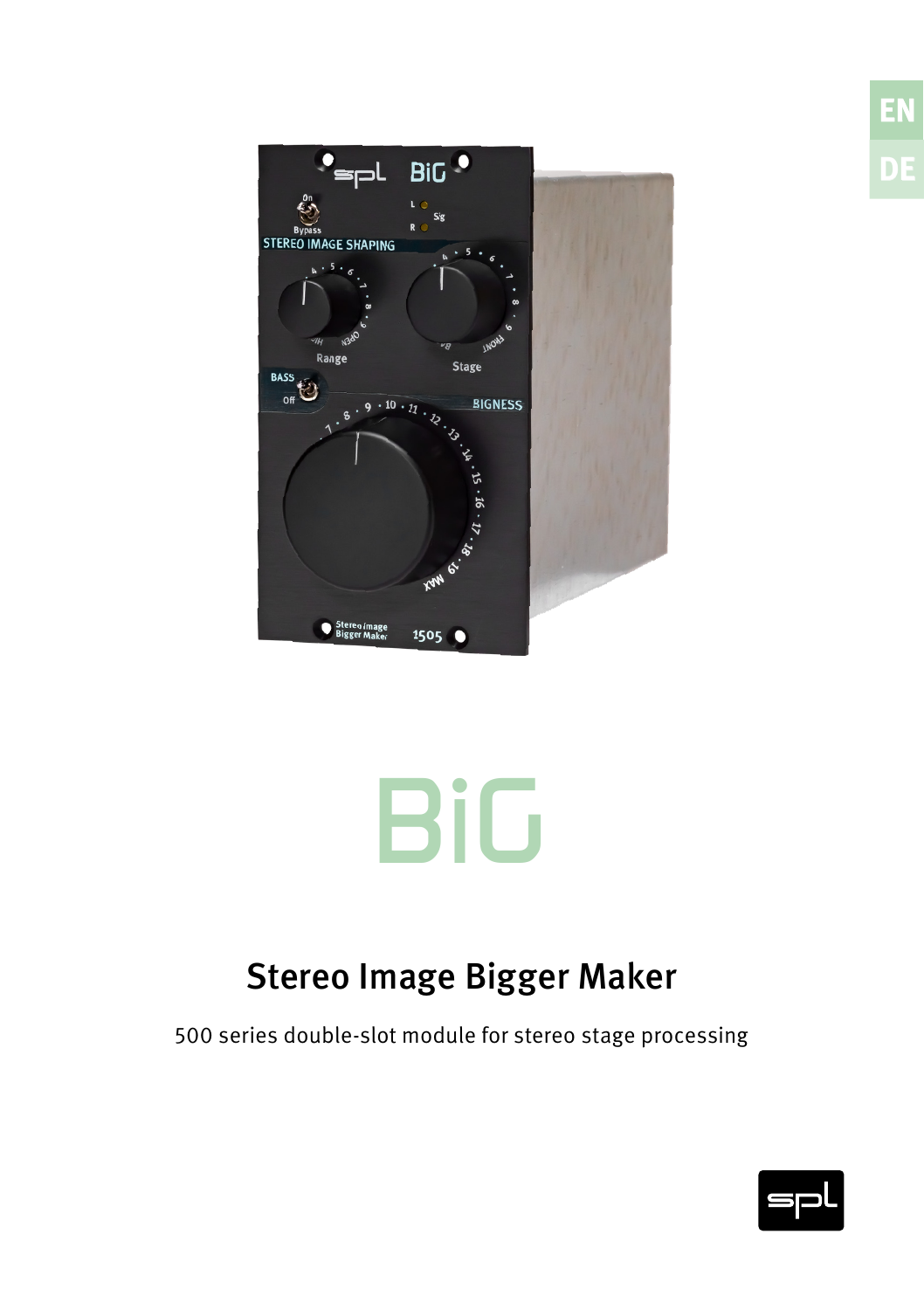## Introduction

#### **Developer**

Wolfgang Neumann

## **Version 1.0 – 05/2022**

This manual contains a description of the product. In no way it represents a guarantee of particular characteristics or results of use. The information in this document has been carefully compiled and verified and, unless otherwise stated or agreed upon, correctly describes the product.

Specifications are subject to change without notice.

## **Specifications**

### **General**

| Frequency range (-3 dB):              | 10 Hz - 100 kHz |
|---------------------------------------|-----------------|
| Common mode rejection (1 kHz, 0 dBu): | $> -82$ dBu     |
| $THD + N$ (0 dBu):                    | 0.03%           |
| Noise (A-weighted):                   | 92.3 dBu        |
| Dynamic range:                        | 113 dB          |
| Input (balanced)                      |                 |
| Impedance:                            | 20 kohms        |
| Maximum input gain:                   | $+21$ dBu       |
| <b>Output (balanced)</b>              |                 |
| Impedance:                            | 150 ohms        |
| Maximum output gain:                  | $+21$ dBu       |

## Scope of Delivery

BiG module, 500 series Manual

## Measurement & Weight

Double-slot module, series 500

Weight: 1.98 lbs (0.9 kg)

Please keep the original packaging. In a service case the original packaging ensures a safe transport.

## Installation

### **Installation into a 500 series rack:**

- Please read the manual that comes with the 500 series rack. You should receive all necessary information for the installation process.
- For the installation or exchange of BiG, your 500 series rack should be switched off and the power cable should not be connected.
- Insert the BiG module into two adjacent free slots of your rack. Make sure the connectors of the BiG is precisely aligned with the rack connectors.
- Press the BiG module carefully into the rack connectors and tighten the screws.
- Connect the BiG module with your audio environment using the connections from your 500 series rack.
- Insert the power cable to the 500 series rack and switch it on.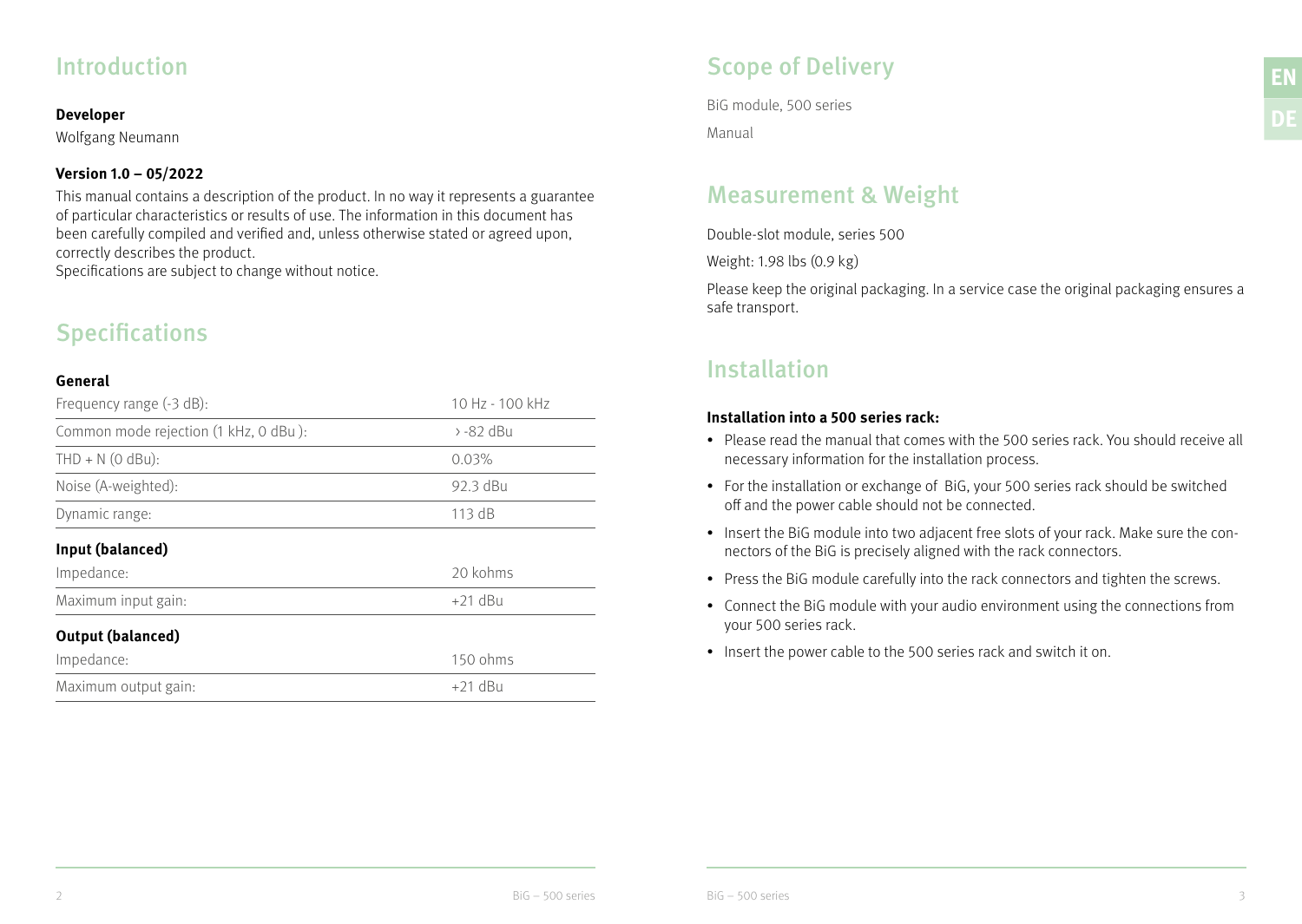## Control Elements

## Signal LEDs

The signal LEDs (Sig) indicate whether an audio signal is present at the input of the respective channel with a level higher than -20 dBu.

These LEDs serve as an assistant to quickly detect whether a signal arrives at the BiG within a complex studio cabling.

## On/Bypass

The **On/Bypass** switch activates or deactivates (Bypass) the module.

## STEREO IMAGE SHAPING – Range

With the Range control, the frequency range which should be processed can be selected.

## STEREO IMAGE SHAPING – Stage

With the **Stage** control, the frequency range previously selected with the Range control can be moved backwards or forwards on the stereo stage.

## **BASS**

The BASS/Off switch can be used to activate (BASS) or deactivate (Off) an additional bass boost following the BIGNESS section. The bass boost is performed by a passive filter implemented in a similar circuit to the one used in the AirBass function of the SPL IRON Mastering Compressor.

## **BIGNESS**

The huge **BIGNESS** control adjusts the intensity of the STEREO IMAGE SHAPING.



**EN**

**DE**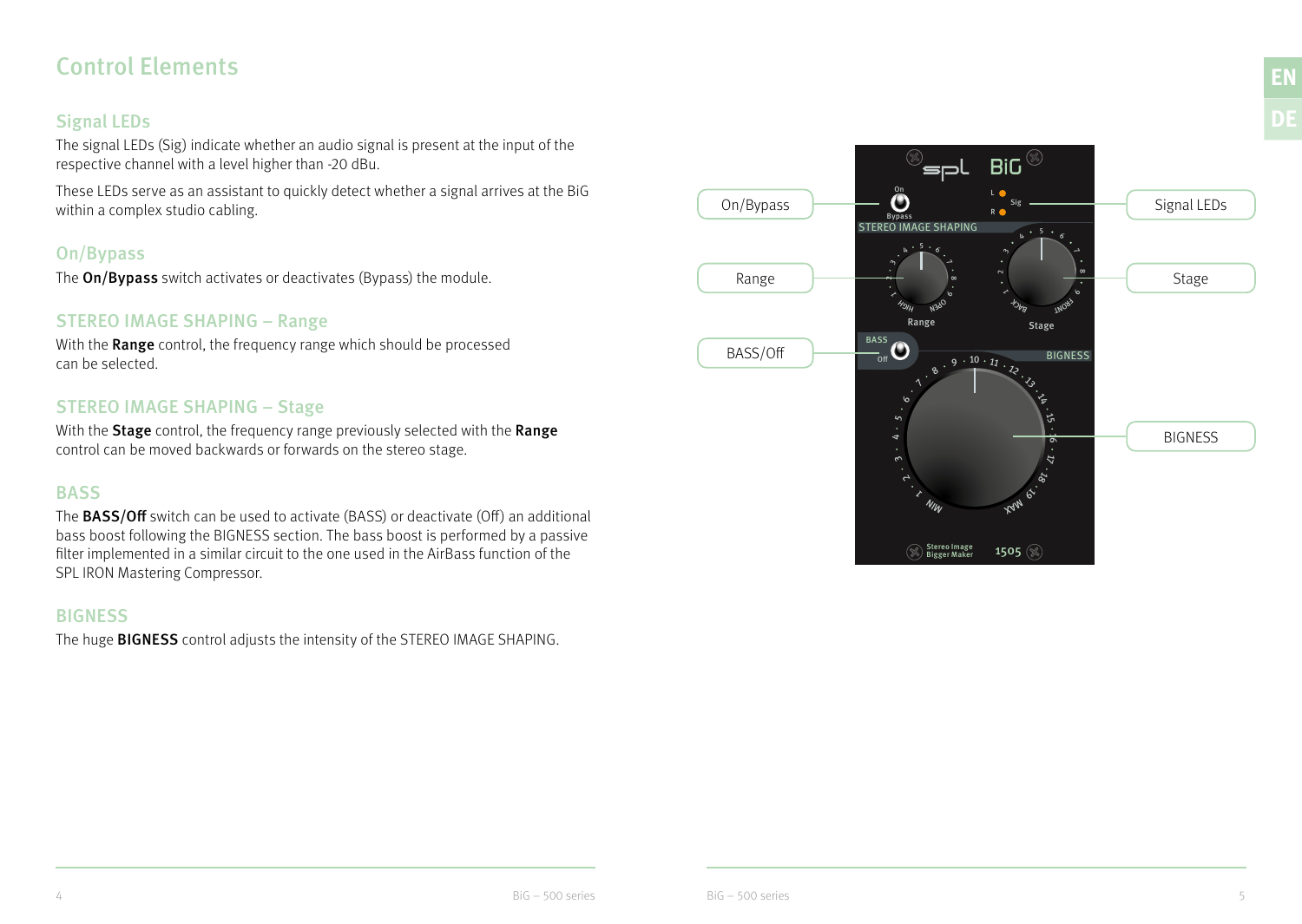# Security Advices<br> **Security Advices** entrols and switches only as **EN**<br>
Operate the controls and switches only as **EN**<br>
Operate the controls and switches only as **EN**

#### **Before starting up the device:**

- Read thoroughly and follow the security advices.
- Read thoroughly and follow the manual.
- Observe all warning instructions on the device ad on your 500 series rack.
- Please keep the user manual as well as the security advices in a safe place for future reference.
- Module installation and replacement should only be carried out by qualified technicians.
- Please refer to and heed the safety and assembly instructions of your 500 series rack.



Always follow the security advices listed below to avoid serious injuries or even deadly accidents due to electric shocks, short circuit, fire or other dangers. The following are examples of such risks and do not represent an exhaustive list:

#### **Do not open**

This device contains no user-serviceable parts. Do not open the device or attempt to disassemble the internal parts or modify them in any way. If it should appear to be malfunctioning, turn off the power of your 500 series rack immediately, unplug the power cord from the mains socket outlet and have it inspected by a qualified professional.

### **Water warning**

Do not expose the device to rain, or use it near water or in damp or wet conditions, or place anything on it (such as vases, bottles or glasses) containing liquids which might spill into any openings. If any liquid such as water seeps into the device, turn off the power of your 500 series rack immediately and unplug the power cord from the mains socket outlet. Then have the device inspected by a qualified professional.

#### **Fire warning**

Do not put burning items, such as candles, on the unit. A burning item may fall over and cause a fire.

#### **Lightning**

Before thunderstorms or other severe weather, disconnect your 500 series rack from the mains socket outlet; do not do this during a storm in order to avoid life threatening lightning strikes. Similarly, disconnect all the power connections of other devices, antenna and phone/network cables which may be interconnected so that no damage results from such secondary connections.

#### **If you notice any abnormality**

When one of the following problems occur, immediately turn off the power switch and disconnect the electric plug of your 500 series rack from the mains socket outlet. Then have the device inspected by a qualified professional.

- The device emits unusual smells or smoke.
- An object has fallen into the unit.
- There is a sudden loss of sound during the use of the the device.



Always follow the basic precautions listed below to avoid the possibility of physical injury to you or others, or damage to the device or other property. These precautions include, but are not limited to, the following:

#### **Location**

Do not place the device in a location where it may come into contact with corrosive gases or salty air. This may result in malfunction. Before moving the device, remove all connected cables.

#### **Connections**

Before connecting the device to other devices, power down all devices. Before power on or off the devices, set all volume levels to minimum. Only use appropriate cables to connect the device with other devices. Make sure that the cables you use are intact and comply with the electrical specifications of the connection. Other connections can lead to health risks and damage the equipment.

#### **Handling**

Operate the controls and switches only as described in the manual. Incorrect adjustments outside safe parameters can lead to damage. Never use excessive force on the switches or controls.

Do not insert your fingers or hands in any gaps or openings of the device.

Avoid inserting or dropping foreign objects (paper, plastic, metal, etc.) into any gaps or openings of the device. If this happens, power down immediately and unplug the power cord from the mains socket outlet. Then have the device inspected by a qualified professional.

Do not expose the device to excessive dust or vibrations or extreme cold or heat (such as direct sunlight, near a heater or in a car during the day) to prevent the possibility of causing damage to the housing, the internal components or unstable operation.

If the ambient temperature of the device suddenly changes, condensation can occur (if for example the device is relocated or is affected by a heater or air conditioning).

Using the device while condensation is present may result in malfunction. Do not power on the device for a few hours until the condensation is gone. Only then it is safe to power on.

### **Cleaning**

Disconnect the device from your mains socket outlet before cleaning. Do not use any solvents, as these can damage the chassis finish. Use a dry cloth, if necessary, with an acid-free cleaning oil.

#### **Disclaimer**

The company names and product names in this manual are the trademarks or registered trademarks of their respective companies. SPL and the SPL Logo are registered trademarks of SPL electronics GmbH. SPL cannot be held responsible for damage caused by improper use or modification of the device or data that is lost or destroyed.





At the end of its operating life, this product must not be disposed with regular household waste but must be returned to a collection point for the recycling of electrical and electronic equipment.

The wheelie bin symbol on the product, user manual and packaging indicates that. For proper treatment, recovery and recycling of old products, please take them to applicable collection points in accordance with your national legislation and the Directives 2012/19/EU. The materials can be reused in accordance with their markings. Through reuse, recycling of raw materials, or other forms of recycling of old products, you are making an important contribution to the protection of our environment.

Your local administrative office can advise you of the responsible waste disposal point.

This directive only applies to countries inside the EU. If you wish to discard devices outside the EU, please contact your local authorities or dealer and ask for the correct method of disposal. WEEE-Reg-No.: 973 349 88

**DE**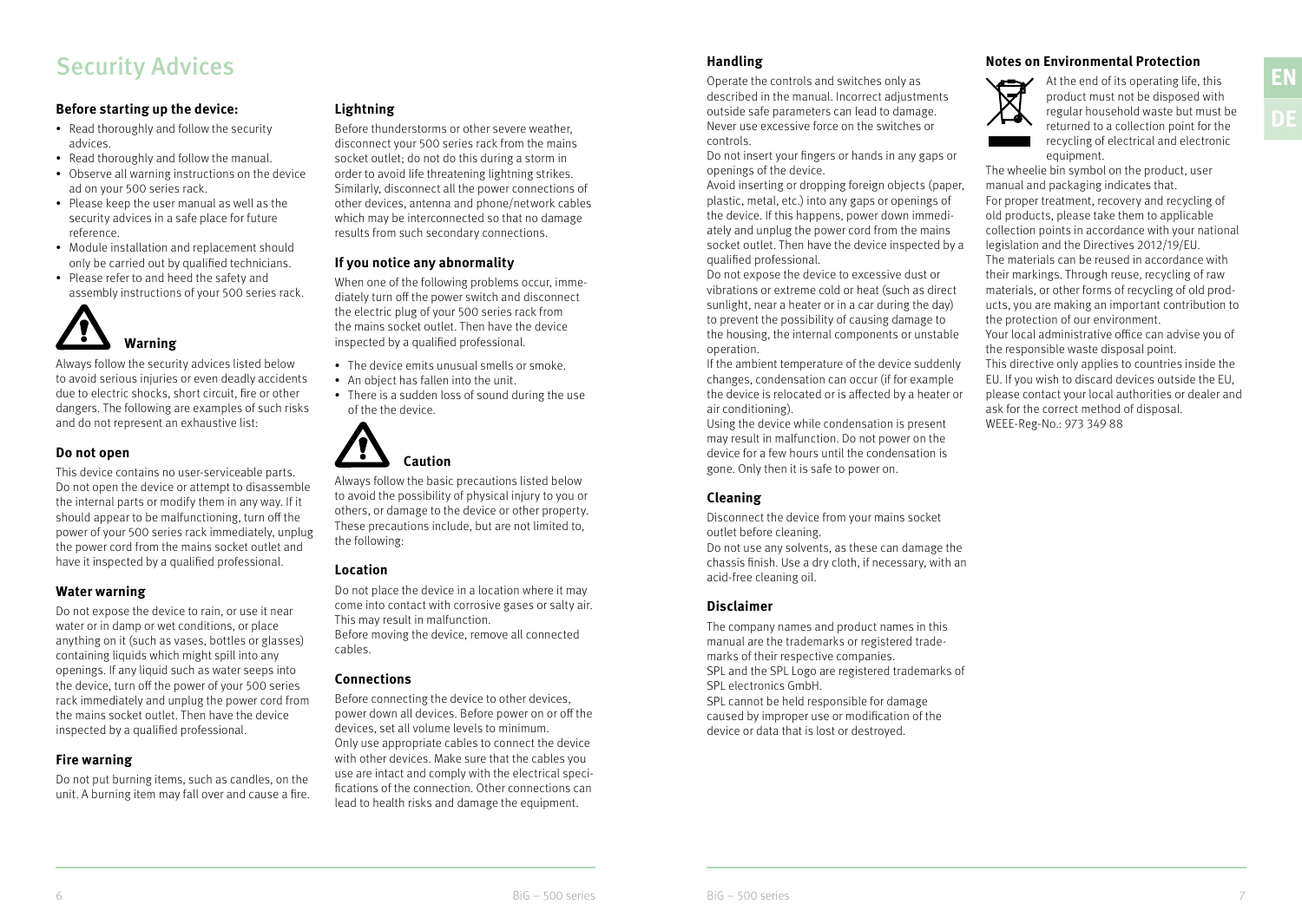### **Support & Contact**

www.spl.audio/support

SPL electronics GmbH Sohlweg 80 41372 Niederkrüchten GERMANY

SPL can of course also be found on Facebook, Instagram, Twitter and Youtube and we are happy to welcome new friends, followers and viewers.

Website & Blog: www.spl.audio

| Videos:    | youtube.spl.audio   |
|------------|---------------------|
| Instagram: | instagram.spl.audio |
| Twitter:   | twitter.spl.audio   |
| Facebook:  | facebook.spl.audio  |

### © 2022 SPL electronics GmbH

This manual/document is protected by copyright. All rights, technical modifications and printing errors reserved.

Copying, reproduction, translation or conversion into any electronic medium or machine-readable form in whole or in part is only permitted with the express written consent of SPL electronics GmbH.

### **Declaration of CE Conformity**

The construction of this unit is in compliance with the standards and regulations of the European Community.



*BiG*

## Stereo Image Bigger Maker

500er-Serie Doppel-Slot-Modul zur Bearbeitung der Stereobühne

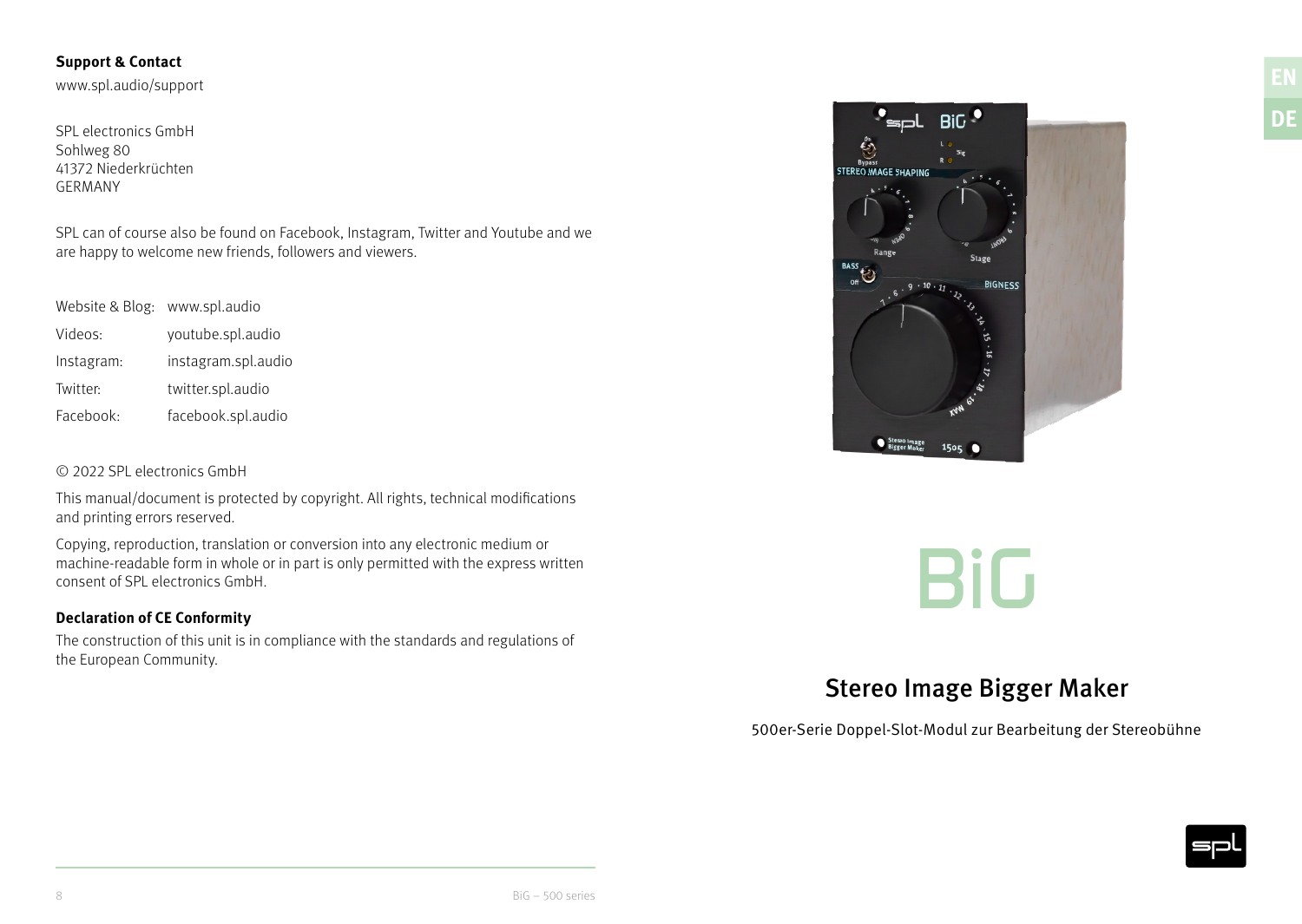## Einleitung

### **Entwickler**

Wolfgang Neumann

## **Version 1.0 – 05/2022**

Dieses Handbuch enthält eine Beschreibung des Produkts, jedoch keine Garantien für bestimmte Eigenschaften oder Einsatzerfolge. Maßgebend ist, soweit nicht anders vereinbart, der technische Stand zum Zeitpunkt der gemeinsamen Auslieferung von Produkt und Bedienungsanleitung durch die SPL electronics GmbH. Technische Änderungen vorbehalten.

## Technische Daten

### **Allgemein**

| Frequenzgang (-3 dB):                   | 10 Hz - 100 kHz |
|-----------------------------------------|-----------------|
| Gleichtaktunterdrückung (1 kHz, 0 dBu): | > -82 dBu       |
| THD&N (0 dBu):                          | 0.03%           |
| Rauschen (A-bewertet):                  | 92,3 dBu        |
| Dynamikumfang:                          | 113 dB          |
| Eingang (symmetrisch)                   |                 |
| Impedanz:                               | 20 kOhm         |
| Max. Eingangspegel:                     | $+21$ dBu       |
| Ausgang (symmetrisch)                   |                 |
| Impedanz:                               | 150 Ohm         |
| Max. Ausgangspegel:                     | $+21$ dBu       |

## Lieferumfang

BiG-Modul, 500er-Serie Bedienungsanleitung

## Maße und Gewicht

Doppel-Slot-Modul, 500er-Serie

Gewicht: 0,9 kg

Bitte bewahre die Originalverpackung auf. Das Gerät kann so jederzeit sicher transportiert werden. Sollte das Gerät einmal gewartet werden müssen, ist mit der Originalverpackung ein transportsicherer Versand gewährleistet.

## Einbau und Inbetriebnahme

### **Einbau in ein 500er-Rack:**

- Bitte lies die mit dem 500er-Rack gelieferte Anleitung. Dort erhältst Du alle Informationen, die zum Einbau in das Rack benötigt werden.
- Für den Einbau oder Tausch des BiG sollte das 500er-Rack ausgeschaltet und das Netzkabel entfernt sein.
- Stecke das BiG-Modul in zwei freie nebeneinanderliegende Slots. Achte dabei auf die einwandfreie Ausrichtung der Kontakte des BiG-Moduls auf die Steckerleisten des 500er-Racks.
- Drücke das BiG-Modul vorsichtig in die Steckerleisten und verschraube es danach.
- Verbinde das BiG-Modul über die Verbindungsstecker des 500er-Racks mit deiner Audio-Umgebung.
- Verbinde das 500er-Rack wieder mit dem Stromnetz und schalte es ein.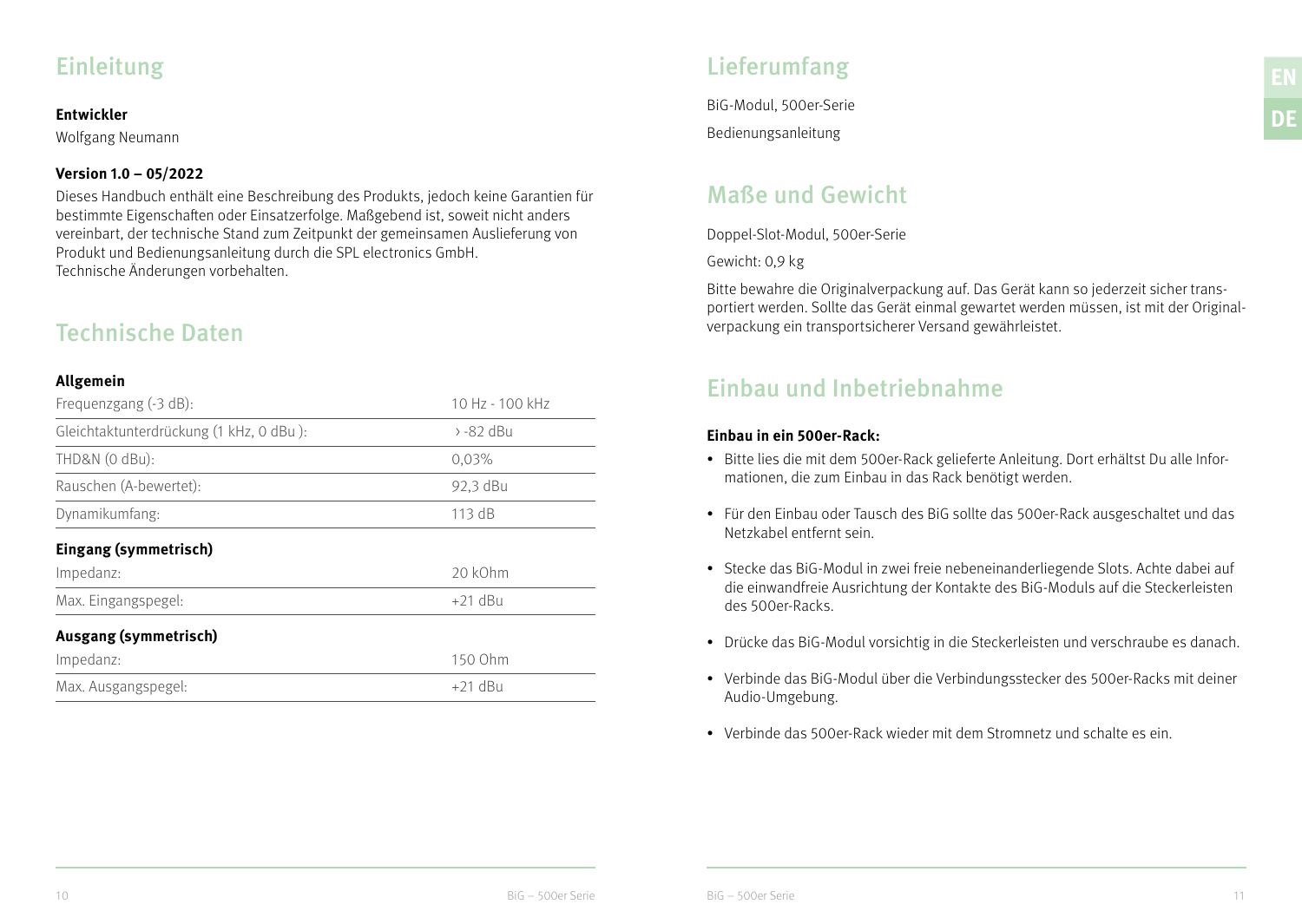## Bedienelemente

## Signal-LEDs

Die Signal-LEDs (Sig) zeigen an, ob ein Audiosignal am Eingang des jeweiligen Kanals anliegt welches einen Pegel von -20 dBu überschreitet.

Diese LED-Anzeigen dienen als Hilfsmittel, um in einer komplexen Studioverkabelung schnell erkennen zu können, ob ein Signal am BiG ankommt.

## On/Bypass

Mit dem Schalter **On/Bypass** wird das Modul aktiviert (On) oder deaktiviert (Bypass).

## STEREO IMAGE SHAPING – Range

Mit dem Regler Range wird der Frequenzbereich ausgewählt, der bearbeitet werden soll.

## STEREO IMAGE SHAPING – Stage

Mit dem Regler Stage wird der Frequenzbereich, der mit dem Regler Range ausgewählt wurde auf der Stereo-Bühne nach hinten oder vorne geschoben.

## **BASS**

Mit dem Schalter **BASS/Off** kann eine zusätzliche der BIGNESS-Sektion nachgeschaltete Bassanhebung aktiviert (BASS) beziehungsweise deaktiviert (Off) werden.

Die Bassanhebung wird durch ein passives Filter erzeugt, das in einer ähnlichen Schaltung umgesetzt ist, wie sie auch bei der AirBass-Funktion des SPL IRON Mastering Compressors zum Einsatz kommt.

## **BIGNESS**

Mit dem großen Regler BIGNESS wird die Intensität des STEREO IMAGE SHAPING eingestellt.



**DE**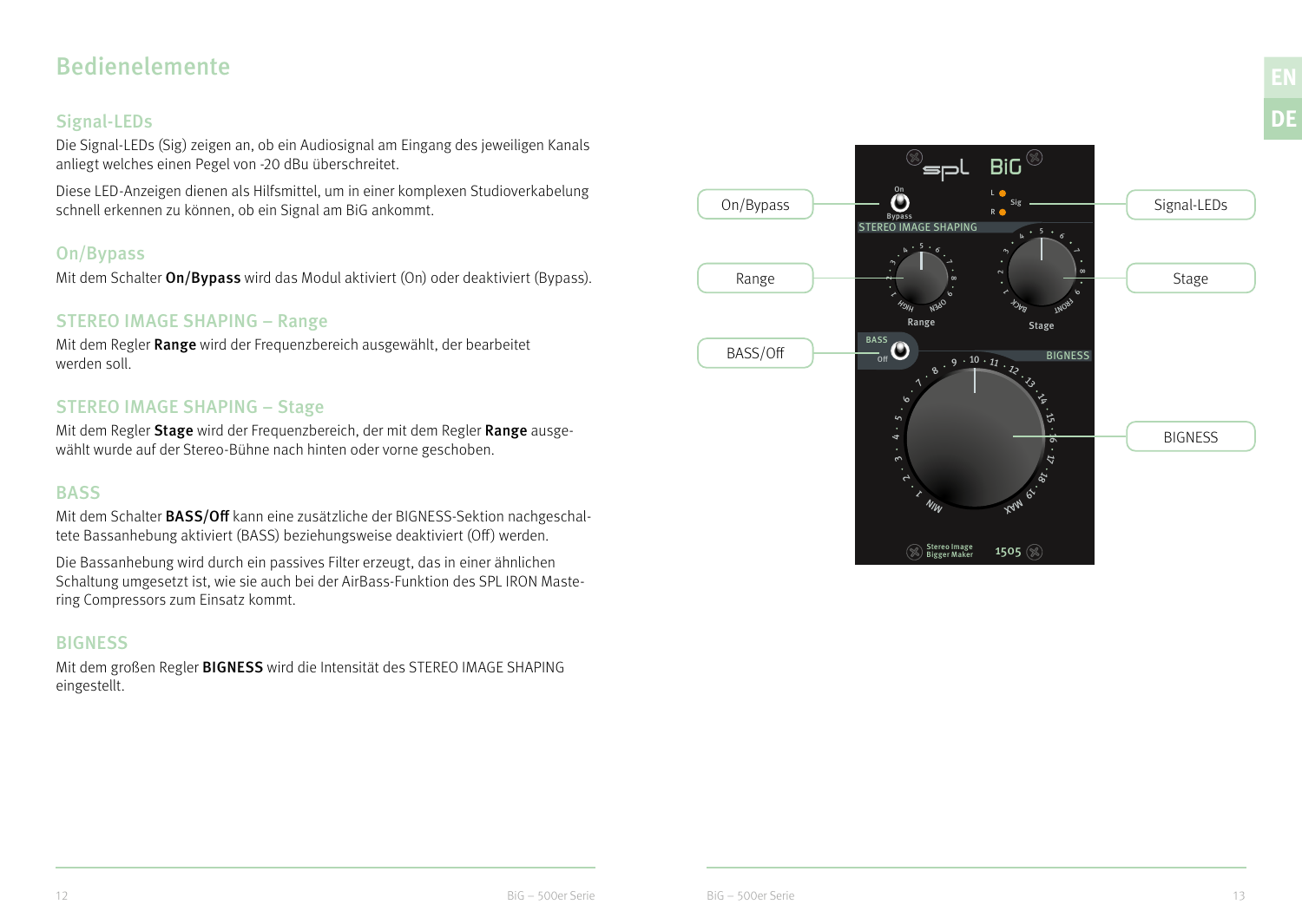# **Sicherheitshinweise** EN and the Platzieren Sie das Gerät nicht an einem Ort, an annexe Tennen Sie das Gerät vor der Reinigung von der **EN**<br>Platzieren Sie das Gerät nicht an einem Ort, an Trennen Sie das Gerät vor der Rein

#### **Vor der Inbetriebnahme des Gerätes:**

- Lesen und befolgen Sie diese Sicherheitshinweise.
- Lesen und befolgen Sie die Bedienungsanleitung.
- Beachten Sie alle Warnhinweise auf dem Gerät und auf dem von Ihnen verwendeten 500er-Serie Rack.
- Bewahren Sie die Bedienungsanleitung mit den Sicherheitshinweisen auf, damit Sie später darin nachschlagen können.
- Der Moduleinbau oder -tausch sollte nur von Fachkräften vorgenommen werden.
- Beachten Sie die Montage- und Sicherheitshinweise in der Anleitung des von Ihnen verwendeten 500er-Serie Racks.



Befolgen Sie immer die nachfolgenden Sicherheitsmaßnahmen, um schwere Verletzungen oder sogar tödliche Unfälle durch elektrischen Schlag, Kurzschluss, Feuer oder andere Gefahren zu vermeiden. Zu diesen Sicherheitsmaßnahmen gehören folgende Punkte, die jedoch keine abschließende Aufzählung darstellen:

#### **Das Gerät darf nicht geöffnet werden**

Dieses Gerät enthält keine vom Anwender zu wartenden Teile. Versuchen Sie nicht, das Gerät zu öffnen oder die inneren Komponenten zu entfernen oder auf irgendeine Weise zu ändern. Sollte einmal eine Fehlfunktion auftreten, schalten Sie das 500er Rack, in dem das Gerät eingebaut ist, sofort aus und ziehen Sie das Netzkabel aus der Steckdose. Lassen Sie das Gerät anschließend von einer qualifizierten Fachkraft überprüfen.

#### **Vorsicht mit Wasser**

Achten Sie darauf, dass das Gerät nicht durch Regen nass wird, verwenden Sie es nicht in der Nähe von Wasser oder unter feuchten oder nassen Umgebungsbedingungen und stellen Sie auch keine Behälter (wie z.B. Vasen, Flaschen oder Gläser) mit Flüssigkeiten darauf, die herausschwappen und in Öffnungen hineinfließen könnten. Wenn eine Flüssigkeit wie z.B. Wasser in das Gerät gelangt, schalten Sie das 500er Rack, in dem das Gerät eingebaut ist, sofort aus und ziehen Sie das Netzkabel aus der Steckdose. Lassen Sie das Gerät anschließend von einer qualifizierten Fachkraft überprüfen.

#### **Brandschutz**

Stellen Sie keine brennenden Gegenstände (z.B. Kerzen) auf dem Gerät ab. Ein brennender Gegenstand könnte umfallen und einen Brand verursachen.

### **Blitz**

Ziehen Sie vor einem Gewitter den Netzstecker des 500er Racks, in dem das Gerät eingebaut ist, aus der Steckdose (jedoch niemals während eines Gewitters). Verfahren Sie ebenso mit verbundenen Geräten und ziehen Sie auch ggf. über eine Gerätekette verbundene Antennen-, Telefon- oder Computernetzkabel aus den Anschlussdosen, um das Gerät vor Blitz oder Überspannungsschäden zu schützen.

#### **Falls Sie etwas ungewöhnliches bemerken**

Wenn eines der folgenden Probleme auftritt, schalten Sie das 500er Rack, in dem das Gerät eingebaut ist, sofort aus und ziehen Sie den Netzstecker des 500er Racks, in dem das Gerät eingebaut ist, aus der Steckdose. Lassen Sie das Gerät anschließend von einer qualifizierten Fachkraft überprüfen.

- Das Gerät sondert ungewöhnliche Gerüche oder Rauch ab.
- Ein Gegenstand ist in das Gerät gefallen.
- Während der Verwendung des Geräts kommt es zu einem plötzlichen Tonausfall.

# **Vorsicht**

Beachten Sie immer die nachstehend aufgelisteten grundsätzlichen Vorsichtsmaßnahmen, um mögliche Verletzungen bei Ihnen oder anderen Personen oder Schäden am Gerät oder an anderen Gegenständen zu vermeiden. Zu diesen Vorsichtsmaßnahmen gehören die folgenden Punkte, die jedoch keine abschließende Aufzählung darstellen:

#### **Aufstellort**

Platzieren Sie das Gerät nicht an einem Ort, an dem es in Kontakt mit korrosiven Gasen oder salzhaltiger Luft gelangen könnte. Dadurch kann es zu Fehlfunktionen kommen.

Entfernen Sie alle angeschlossenen Kabel, bevor Sie das Gerät bewegen.

#### **Verbindungen**

Bevor Sie das Gerät an andere elektronische Komponenten anschließen, schalten Sie alle Geräte aus. Stellen Sie zunächst alle Lautstärkeregler an den Geräten auf Minimum, bevor Sie die Geräte ein- oder ausschalten.

Verwenden Sie nur geeignete Kabel für die Verbindung mit anderen elektronische Komponenten. Achten Sie darauf, dass die verwen.

#### **Handhabung**

Betätigen Sie die Regler und Schalter nur, wie es in der Anleitung beschrieben wird. Eine fehlerhafte Einstellung kann zu Beschädigung führen. Betätigen Sie Schalter und Regler niemals gewaltsam. Stecken Sie nicht Ihre Finger in Schlitze oder Öffnungen am Gerät.

Vermeiden Sie es, fremde Gegenstände (Papier, Plastik, Metall usw.) in die Geräteöffnungen gelangen zu lassen. Falls dies passiert, schalten Sie das Gerät sofort aus und ziehen Sie den Netzstecker des 500er Racks, in dem das Gerät eingebaut ist, aus der Steckdose. Lassen Sie das Gerät anschließend von einer qualifizierten Fachkraft überprüfen.

Setzen Sie das Gerät weder übermäßigem Staub oder Vibrationen noch extremer Kälte oder Hitze aus (beispielsweise direktem Sonnenlicht, in der Nähe einer Heizung oder tagsüber in einem Fahrzeug), um eine mögliche Gehäuseverformung, eine Beschädigung der eingebauten Komponenten oder Fehlfunktionen beim Betrieb zu vermeiden.

Falls sich die Umgebungstemperatur des Gerätes drastisch ändert, kann Kondensation auftreten, (wenn das Gerät zum Beispiel an einen anderen Ort bewegt wird oder unter Einfluss einer Klimaoder Heizanlage steht). Die Verwendung des Geräts bei auftretender Kondensation kann eine Beschädigung verursachen. Schalten Sie das Gerät mehrere Stunden lang nicht ein, bis die Kondensation verschwunden ist. Nur dann ist es sicher, das Gerät einzuschalten.

#### **Reinigung**

Trennen Sie das Gerät vor der Reinigung von der Stromversorgung.

Verwenden Sie zur Reinigung keine Lösemittel, damit die Gehäuseoberfläche nicht beschädigt wird. Benutzen Sie ein sauberes, trockenes Tuch, eventuell mit ein wenig säurefreiem Reinigungsöl getränkt.

#### **Haftungsausschluss**

Die in dieser Anleitung erwähnten Firmen- und Produktnamen sind Warenzeichen bzw. eingetragene Warenzeichen der betreffenden Firmen. SPL und das SPL-Logo sind eingetragene Warenzeichen der SPL electronics GmbH. SPL haftet nicht für Schäden, die auf eine nicht

ordnungsgemäße Bedienung oder Änderungen am Gerät zurückzuführen sind, oder für den Verlust oder die Zerstörung von Daten.

#### **Verbraucherinformation zur Sammlung und Entsorgung alter Elektrogeräte**



Befindet sich dieses Symbol auf dem Gerät, darf es nicht mit dem normalen Haushaltsabfall entsorgt werden. In Übereinstimmung mit der Richtlinie 2012/19/EU bringen Sie alte Geräte bitte zur fachgerechten Entsorgung,

Wiederaufbereitung und Wiederverwendung zu den entsprechenden Rücknahmeeinrichtungen. Durch die fachgerechte Entsorgung der Elektrogeräte helfen Sie, wertvolle Ressourcen zu schützen, und verhindern mögliche negative Auswirkungen auf die Gesundheit und die Umwelt, die andernfalls durch unsachgerechte Müllentsorgung auftreten könnten.

Für weitere Informationen zum Sammeln und Wiederaufbereiten alter Elektrogeräte kontaktieren Sie bitte Ihre örtliche Stadt- oder Gemeindeverwaltung, Ihren Abfallentsorgungsdienst oder den Händler, wo Sie das Gerät gekauft haben. Diese Richtlinie gilt nur innerhalb der Europäischen Union. Wenn Sie ausserhalb der EU Geräte ausrangieren möchten, kontaktieren Sie bitte Ihre örtlichen Behörden oder Ihren Händler und fragen Sie nach einer sachgerechten Entsorgungsmethode.

WEEE-Registrierung: 973 349 88